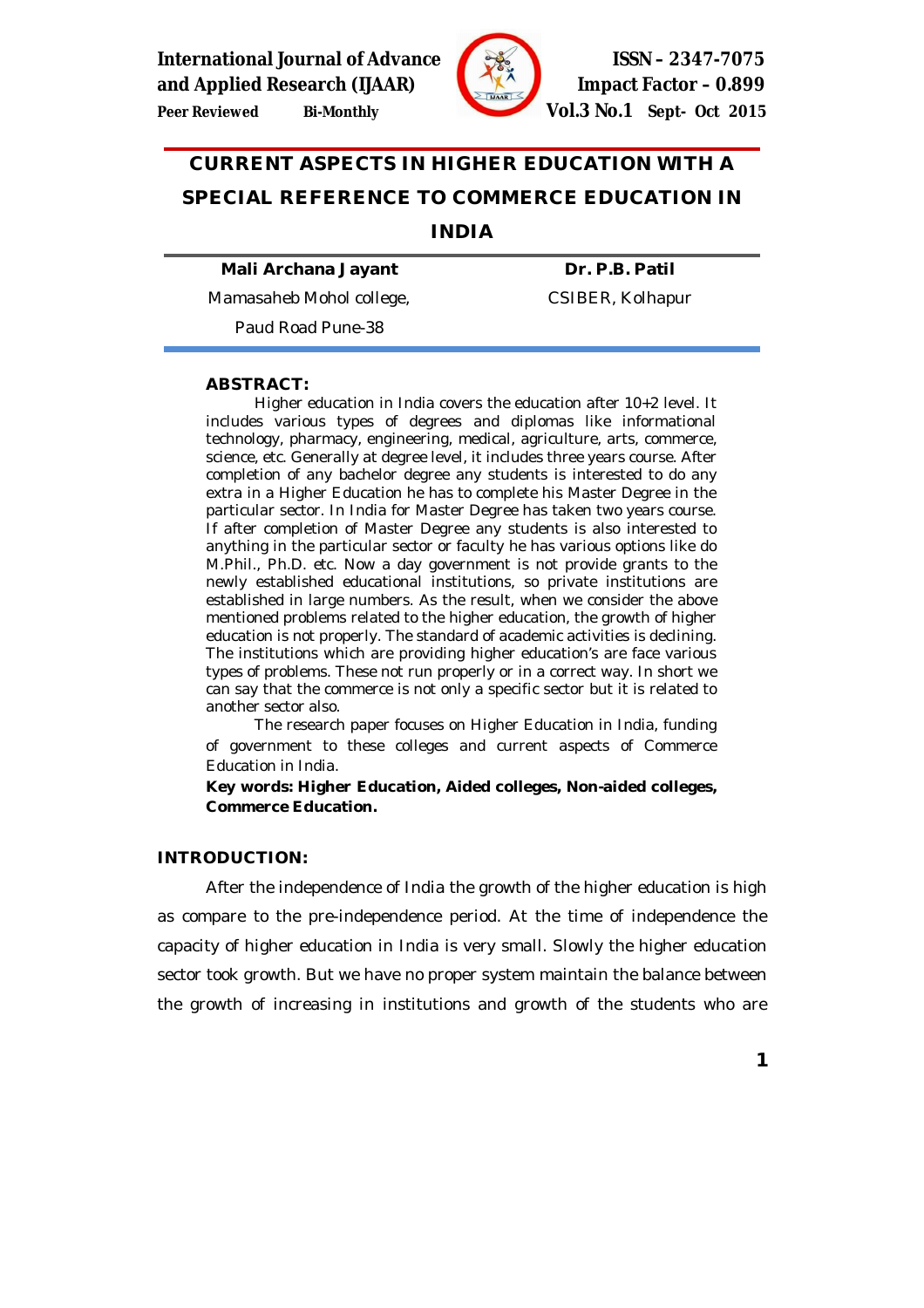taking admission in these institutions. With the expansion of higher education, we now have a system that caters to a much larger number of students from the lower socio-economic strata constitute a sizeable proportion of the total enrolments in the country comprising about 30% to 40% of the enrolments. Higher education in India covers the education after 10+2 level. It includes various types of degrees and diplomas like informational technology, pharmacy, engineering, medical, agriculture, arts, commerce, science, etc. Presently, he higher education landscape of the country comprises of 298 state universities, 154 private universities, 130 deemed universities and 44 central universities. Along with these universities the country has 39 institute of National Importance (INI) that specialize in the fields of engineering and technology, management, medical sciences, languages, information technology, statistical research, pharmaceutical education & research and petroleum studies. In total, the country has 626 universities and university level institutes that impart higher and technical education and provide affiliation to more than 33,000 colleges and institutes in the country which include Constituent Colleges, Government Colleges, Private Aided Colleges and Self-Financing Colleges.

#### **OBJECTIVES OF THE RESEARCH:**

- 1. To Study the growth of Higher education in India after New Education Policy 1986
- 2. To understand funding from government to educational institutions.
- 3. To understand the current situation of commerce education.
- 4. To give suggestions for solving problems in running the commerce faculty.

#### **HIGHER EDUCATION IN INDIA:**

*Archana J. Mali & Dr. P.B. Patil* Higher education in India covers the education after 10+2 level. It includes various types of degrees and diplomas like informational technology, pharmacy, engineering, medical, agriculture, arts, commerce, science, etc. Generally at degree level, it includes three years course. After completion of any bachelor degree any students is interested to do any extra in a Higher Education he has to complete his Master Degree in the particular sector. In India for Master Degree has taken two years course. If after completion of Master Degree any students is also interested to anything in the particular sector or faculty he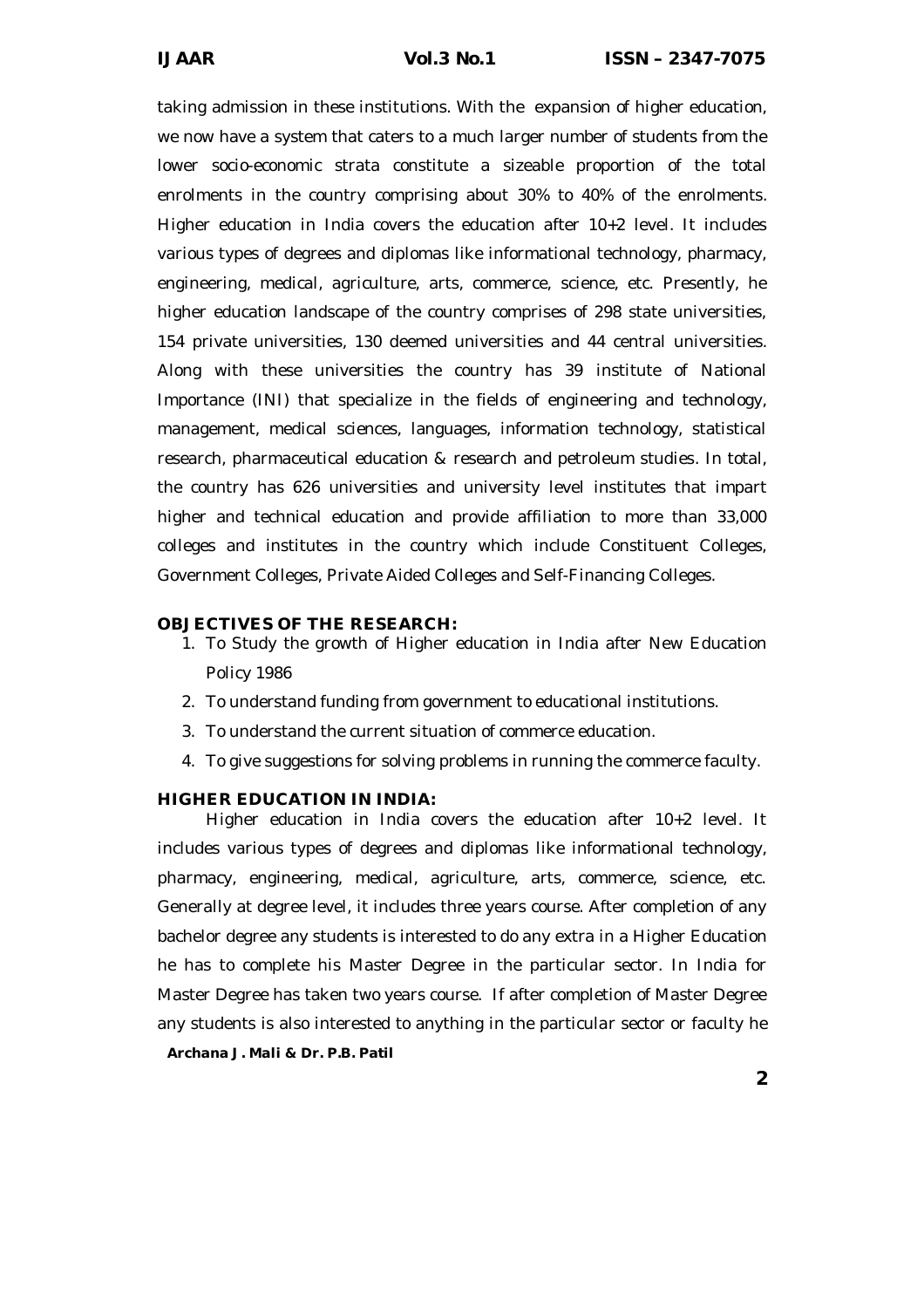has various options like do M.Phil., Ph.D. etc. Generally after completion of the master degree the students do the research in a particular field or faculty. Those students are going to diplomas they can take admission to the degree course in their specific field. They also can do the Master Degree as well as research in their particular faculty. After the Master Degree those who interested in research they have to complete the M.Phil. or Ph.D. In India M.Phil. Course is for two years and Ph. D. Course is for three years.

The data regarding growth of higher education in the country over a period of sixty years from 1950-51 to 2010-11 reveals that the country has witnessed an impressive growth of universities and affiliated colleges. In this period means over the sixty years of span the number of universities have increased from 25 to 611 (i.e. 2444% increase in the total number of universities), While the number of colleges have increased from 694 to 31324, (i.e. increased in total number of colleges by 4513.54%). The data regarding decade-wise growth of affiliated colleges indicates that their growth in the country was much faster during the first two decades immediately after independence i.e. 1951-61 and 1961-71 than the subsequent two decades i.e. 1971-81 and 1981-1991. However, it picked up during 1991-2001 and reached the top during 2001-2011. The main reason for higher growth of affiliated colleges during the decades 1991-2001 and 2001-2011 may be attributed mainly to the increasing demand of higher education as result of globalization and privatisation.

#### **FUNDING FROM GOVERNMENT:**

In higher education system there is a large number of students from poor families are taking admission for the learning of higher education. Government is now days are not provides grants to the new coming institutions. So large number of private institutions are established, these institutions are generally exploited to the students. Students are from poor background are not complete the all requirements of higher education and that's why they are not complete their higher education. They also not crack the competitive exams as well as entrance exams related to the higher education, because they are not offered the tuition fees and coaching fees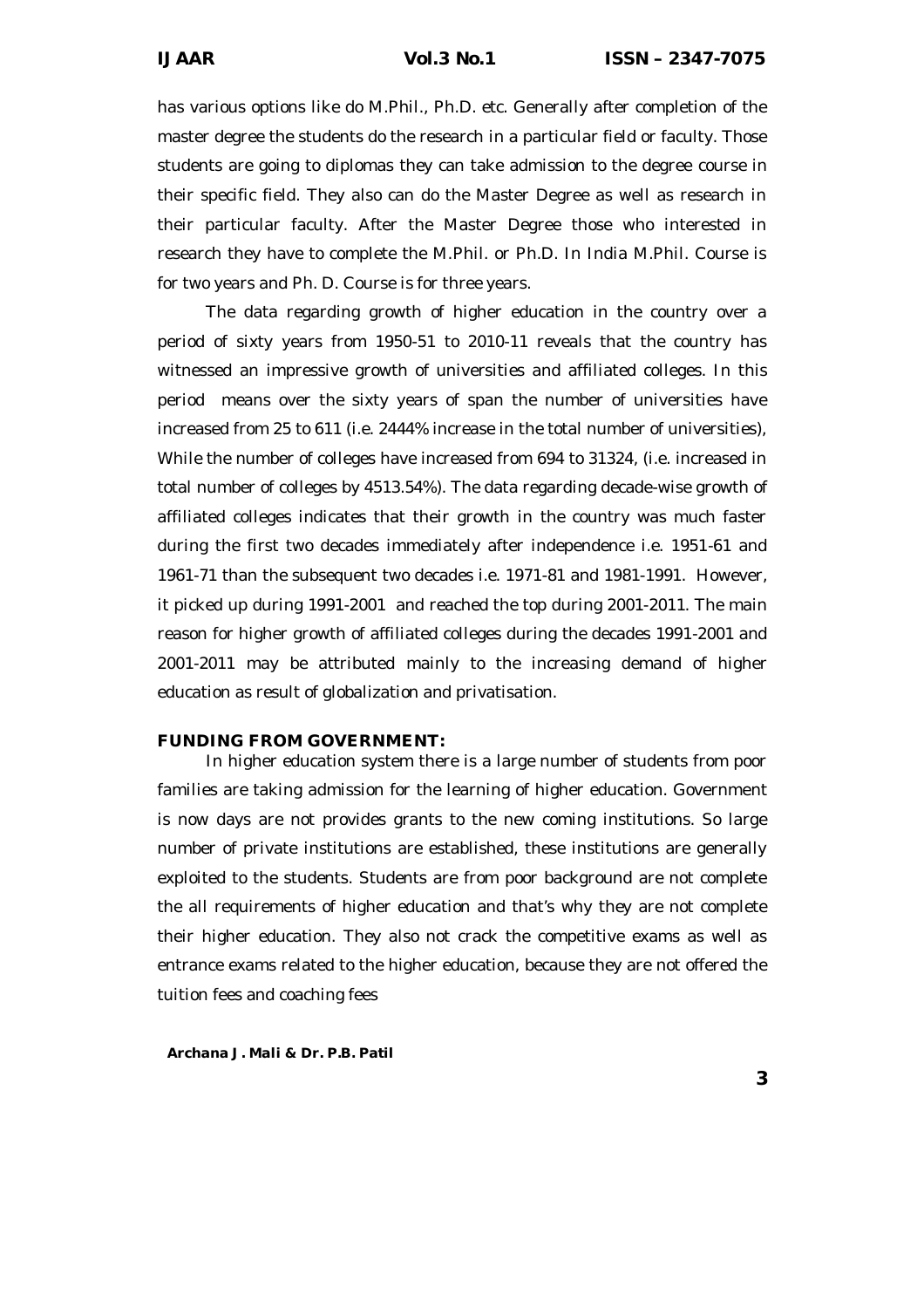Now a day government is not provide grants to the newly established educational institutions, so private institutions are established in large numbers. Generally these institutions are small institutions. They are not provides a quality staff to the students. Automatically the all academic activities are not growing properly. These institutions face the problem of funds; they are not giving a regular salary to the qualified staff, which is the problem skilled staffs are not attracted to these types of institutions. These institutions are also faces the problems of affiliating system.

As the result, when we consider the above mentioned problems related to the higher education, the growth of higher education is not properly. The standard of academic activities is declining. The institutions which are providing higher education's are face various types of problems. These not run properly or in a correct way.

## *ABOUT COMMERCE EDUCATION* **1) Brief Historical Sketch:**

Before independence first company act was passed in 1850 named The Company Act 1850.It is implemented in India. That act was generating the awareness among the all industrial sector about how to work? How to maintain the accounts? How to arrange the meeting? Etc. Then in Chennai (Madras ) the institutions established for providing the commerce education. After that institution first school of commerce was started in Chennai (Madras). In 1895 in Colcatta(Calicat) start commerce school. Between the period 1903 to 1912 in Mumbai and Delhi many independent commerce institutions was established. After 1930 means after establishing the Sydenham college of Commerce & Economics in Mumbai extra efforts were taken for the growing of commerce education in India. Between the period 1920 to 1930 large number of commerce institutions was established in India. In the year 1941 at Allahabad University Start first time PG level programme in the stream of commerce. After independence the expansion of commerce education took place a continuous growth in India.

*Archana J. Mali & Dr. P.B. Patil* Now a day it is not only just job oriented but it provides another development among the students. Commerce provides job based skills as well as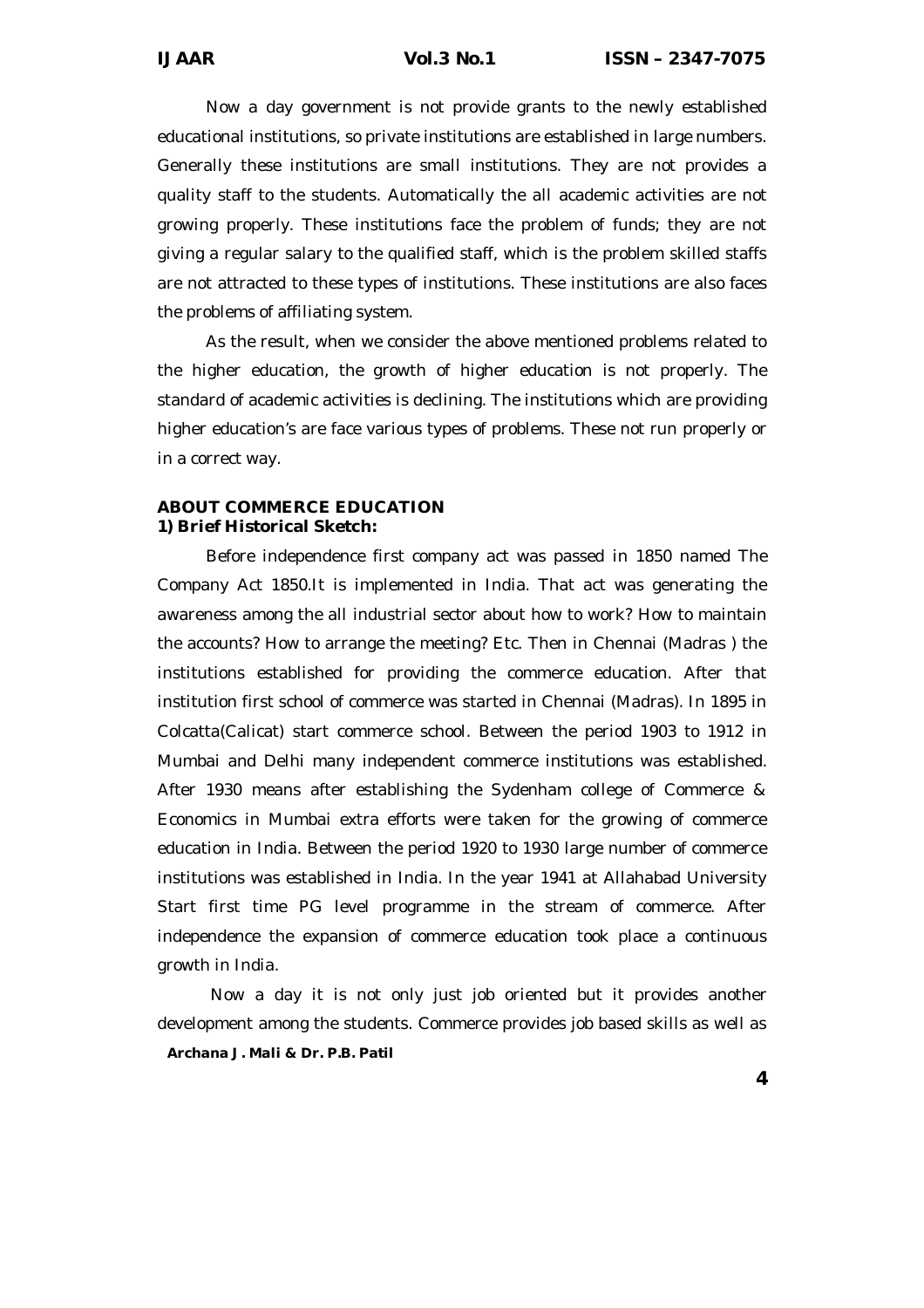it provides entrepreneurial skills. It is not just only at local level but at national or international level. At every level commerce students are placed i.e. in banking, insurance, international business, information technology, marketing, education, farming, stock exchange, etc. Means in short we can say that the commerce is not only a specific sector but it is related to another sectors also.

# **2) Objectives of Commerce Education:**

- 1. To take the note of new industrial & commercial scenario
- 2. To equip & enable our young graduates to accept the challenges of 21st century.
- 3. To accommodate latest happenings, researches modules, information technologies in each subjects of the faculty of commerce.
- 4. To train the students effectively in communication skills.
- 5. To enable the students to get advanced knowledge in special subjects as well as in the allied subjects.
- 6. To develop appropriate skills in the students so as to make them self reliant competent & so as to make them self reliant competent and provide themselves with self-employed.
- 7. To train, transform and empower the minds of our students by providing them high quality education.
- 8. To impart various Life skills and Management skills to the students in order to acquaint them with the world beyond textbooks.
- 9. To nurture and develop entrepreneurial competence among the students.
- 10.To enhance research culture among the staff and the students.
- 11.To groom the students into ethically sound, socially responsible and nationally committed professionals.

### **3) Today's Commerce Education:**

*Archana J. Mali & Dr. P.B. Patil* Today's total commerce education programme can be classified in various stages. The first stage is  $10 + 2$  programme, at this stage students has to complete HSC. The second stage is a Under-graduate programme for three year full-time. After completion of the graduate programme, a student's has various option for doing e.g. he can take admission of M.com., M.B.A.,etc. Then he can take admission for Research programme. The 10+2 level is the basic level .Here there is no any specialization for the students. Undergraduate programme is a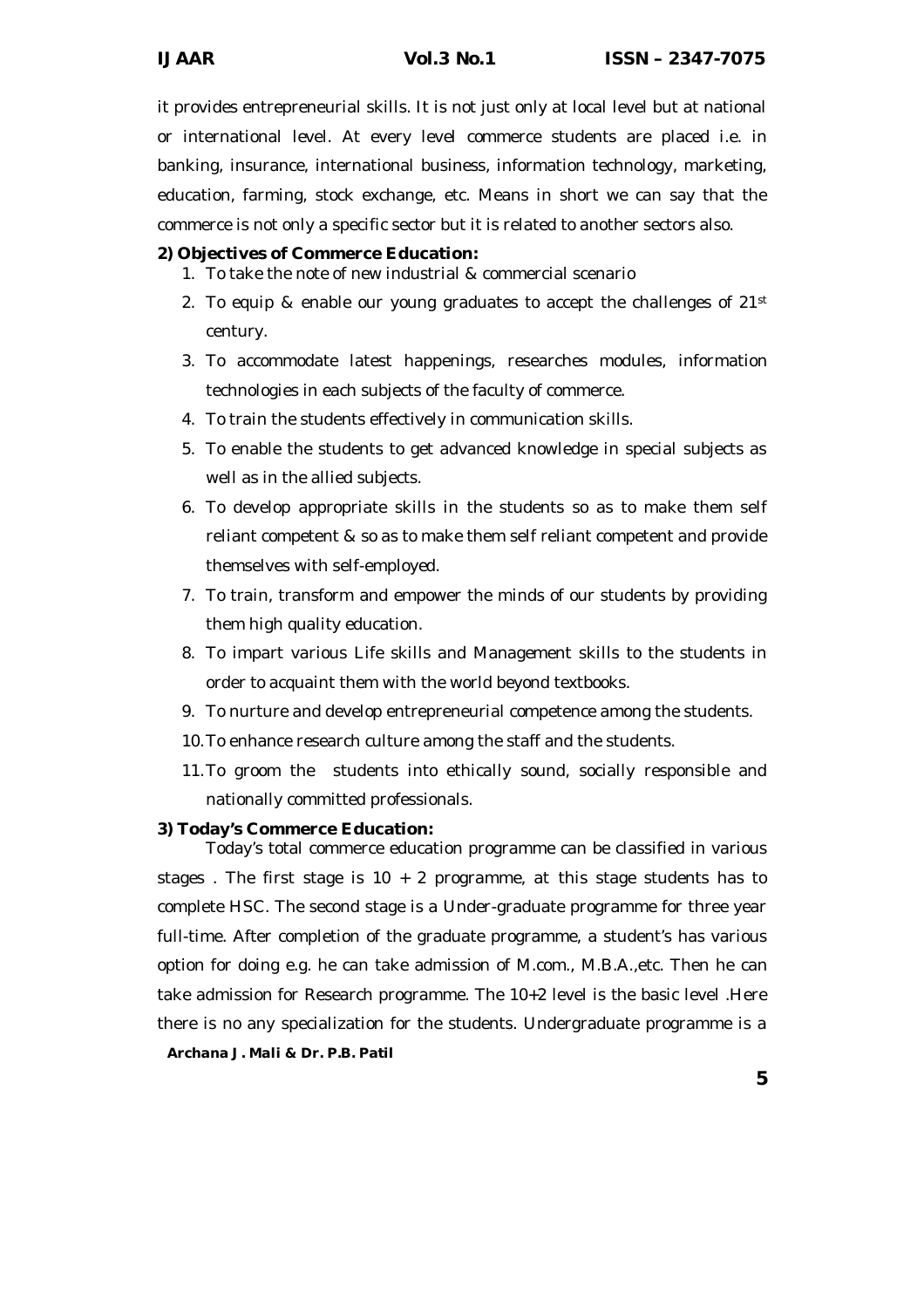general and liberal programme. At this stage there is specialization. Students have to fix their specialization like marketing, costing, banking, account, etc. Generally people treat this programme as a professional course. The students had taken admission and fix their specialization for doing any career in their life. This three years course is a strong base for future career or education, such as, C.A, I.C.W.A., M.B.A., M.C.A., LLB and so on. However, it is observed that there is a different syllabus according to the university. At each year there is difference show in the syllabus in every university. Basically it includes various subjects like costing, banking marketing, statistics, communication, applied computer, mathematics, research methods, etc. At the post-graduate level they have complete their master degree with their basic specialization. After this stage there are various ways to do the career like Communication, CEO, Research, Teaching, Administrator, manager, etc. Commerce has various options for doing the career of students, so the maximum students are taking admission to this side.

#### **4) Challenges Ahead:**

Today commerce provides various job options to the students as well as the societies. It is not only related to job provide but also in another fields. Commerce covers trade and aid to trade. It covers marketing, production, service, economics, information technologies, educations, etc. All the peoples think that the commerce is well running activities, but in real fact it faces various challenges. In olden days it is a manual activity but now day commerce touches all the numbers of activities. The new economic policies support Liberalization, privatizations and globalization activities. The LPG covers all the economic and non-economic activities in India. The LPG supports to the foreign market. It growth the import and export transactions. As we compared the background of the commerce, it faces various challenges and students who are learning form commerce faculty, they have to idea about it. Students have competed with national as well as international market. If they understand the challenges of commerce they easily handle the various problematic situations and stand in the global market with a best confidence.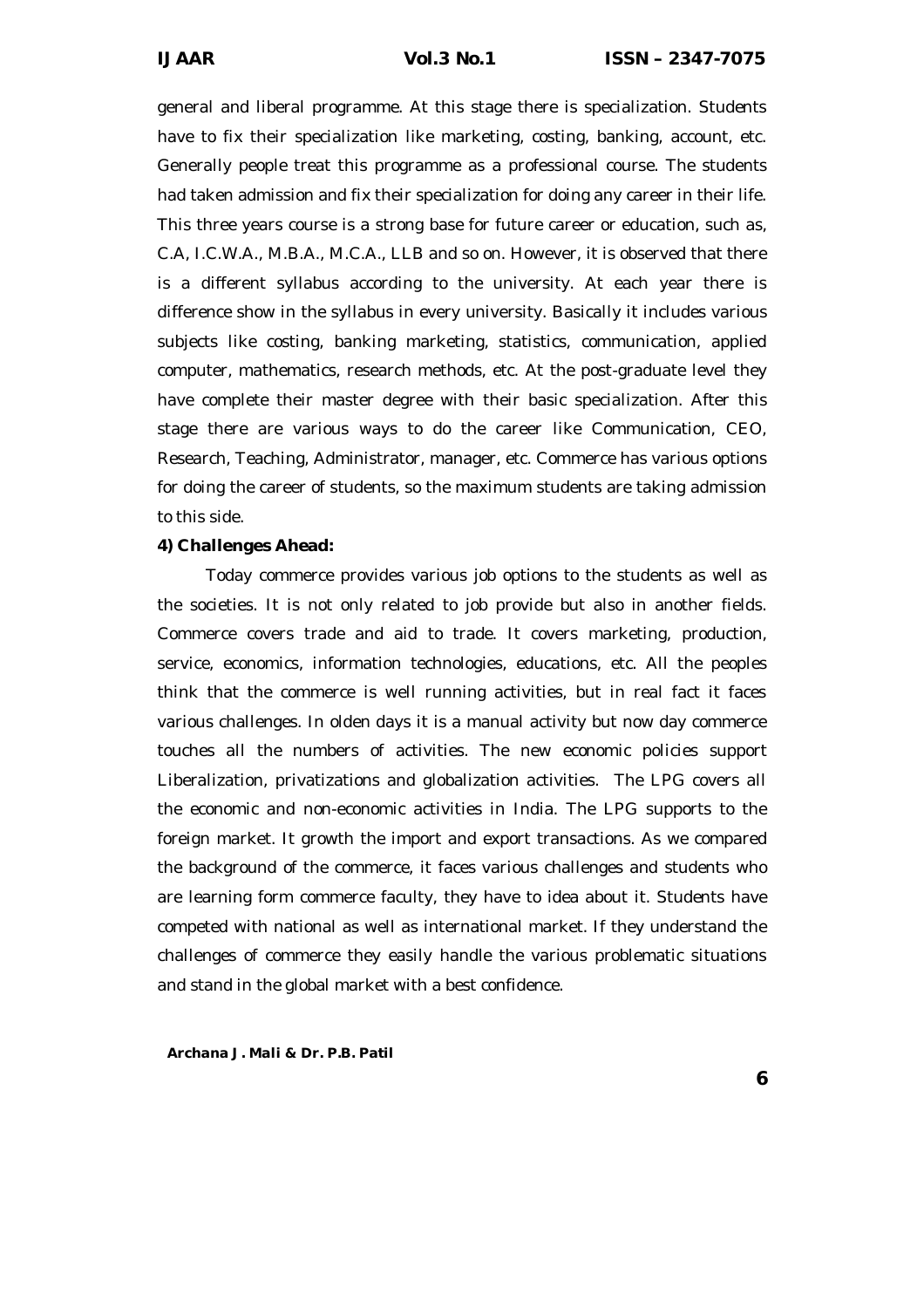# **5) Emerging Issues:**

When we study the above data we get a general idea about the various challenges faced by the commerce education. Out of these following issues are emerged.

- a) Foreign Universities are interested to join with the existing universities and launch their own programmes related to the commerce and management.
- b) Private Institutions or private universities are also interested to launch their own programmes for the commerce and management.
- c) The quality of infrastructure and other activities are much higher quality than the compared with our existing educational institutions.
- d) When we compared with the curriculum with these institutions our curriculum is not much updated. These institutions are providing the updated curriculum. It is related to existing market requirements.
- e) In case of funding government are restrain the funding to the higher education. But private institutions are providing high funding to the various activities.
- f) For doing research and other academic activities foreign and private institutions provide lot of funding as compared to the existing educational system.

# **6) Suggestions to solve emerging issues:**

- a. There is need to re-arrange the objectives and aims of the commerce education. It will be fit the existing requirement of market.
- b. A separate committee or independent body should be established for structuring the curriculum.
- c. For the funding, it is necessary to provide proper funds for salary as well as non salary grants. If possible provide the funds as per requirements of the particular institutions.
- 2) 4.There is necessary to provide funds to the research activities.
- 3) 5.Existiting institutions or universities have to maintain the quality of curriculum or other activities related to the higher education.